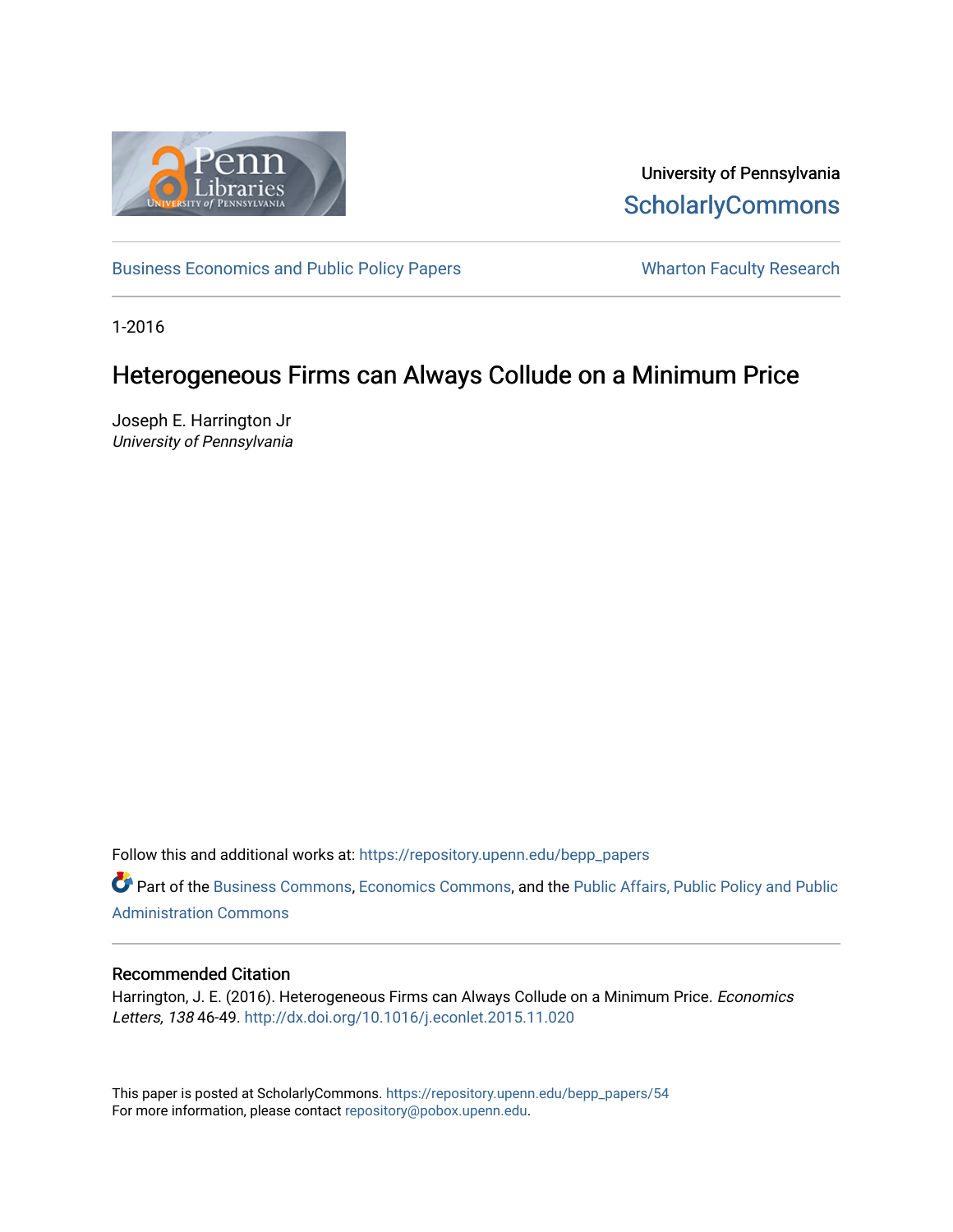## Heterogeneous Firms can Always Collude on a Minimum Price

### Abstract

When firms are heterogeneous, there may not exist a common collusive price that raises all firms' profits. However it is shown that there always exists a common minimum price that raises all firms' profits.

### Keywords

collusion; firm heterogeneity; minimum recommended price; trade associations

### **Disciplines**

Business | Economics | Public Affairs, Public Policy and Public Administration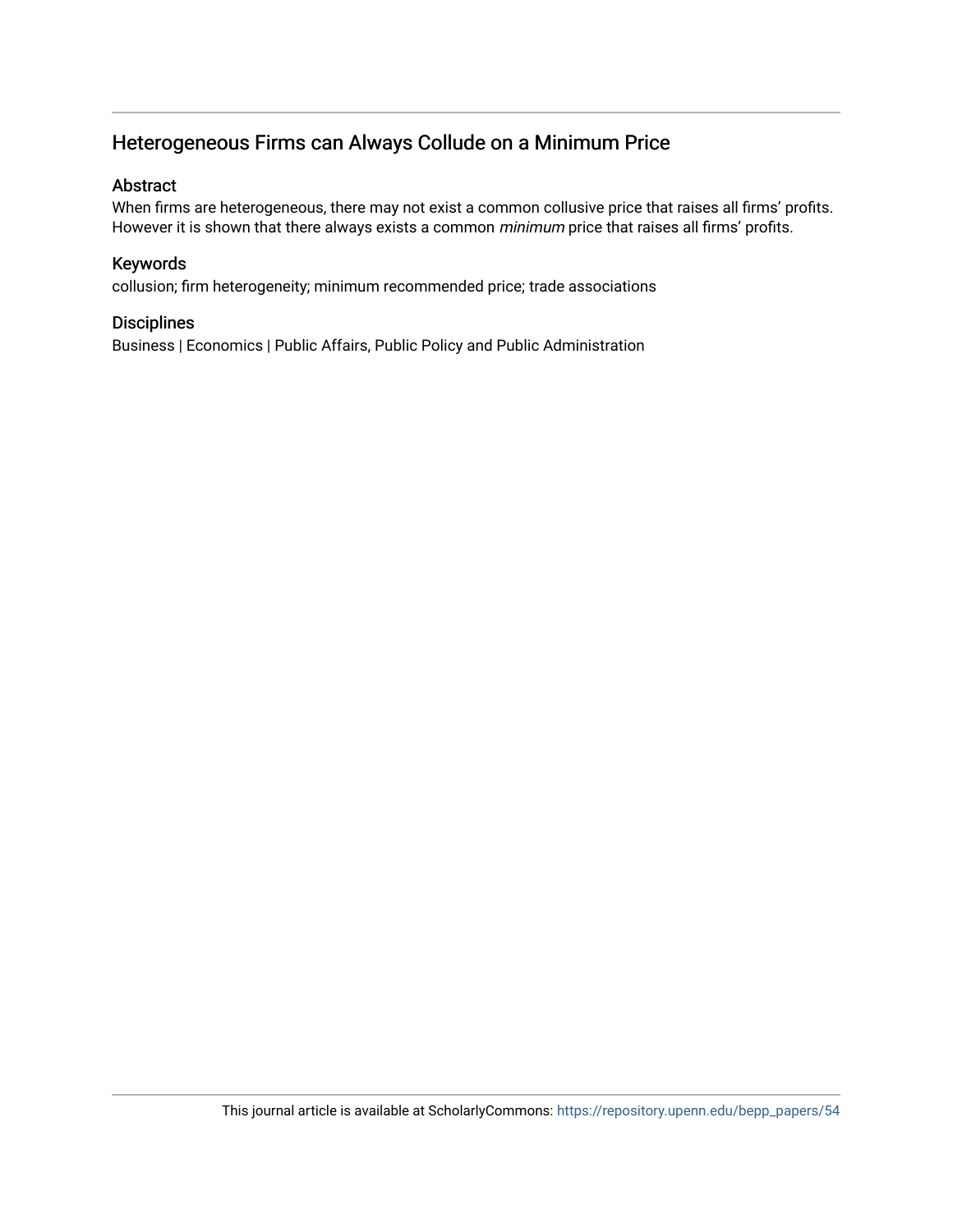# Heterogeneous Firms Can Always Collude on a Minimum Price\*

Joseph E. Harrington, Jr. Department of Business Economics & Public Policy The Wharton School University of Pennsylvania 3620 Locust Walk Philadelphia, PA 19104 harrij@wharton.upenn.edu

11 August 2015

#### Abstract

When firms are heterogeneous, there may not exist a common collusive price that raises all firms' profits. However it is shown that there always exists a common *mini*mum price that raises all firms' profits.

## 1 Introduction

In practice, one of the primary challenges faced by firms desiring to collude is that they are often highly asymmetric. Firms can have different products and costs and this manifests itself in terms of different prices and quantities under competition. The stability of collusion then depends on finding a collusive outcome (and a strategy) such that all of these asymmetric firms find it incentive compatible to adhere to it. At a minimum, each firm's profit under collusion must exceed that which it earned when firms were competing. If firms can coordinate on any price vector then this latter condition is not a problem as there will always exist a collection of prices that makes all firms better off.

The problem that arises in practice is that agreeing to and coordinating on a different price for each Örm will probably require extensive communication among Örms which enhances the possibility that they will be discovered and convicted for engaging in unlawful collusion. An alternative is for firms to coordinate in a simpler manner that would require far less communication and coordination. One well-documented approach is price leadership whereby a firm takes the role of price leader, selects a price, and then all firms match that

<sup>\*</sup>This research has been conducted with the financial support of the National Science Foundation (SES-1148129).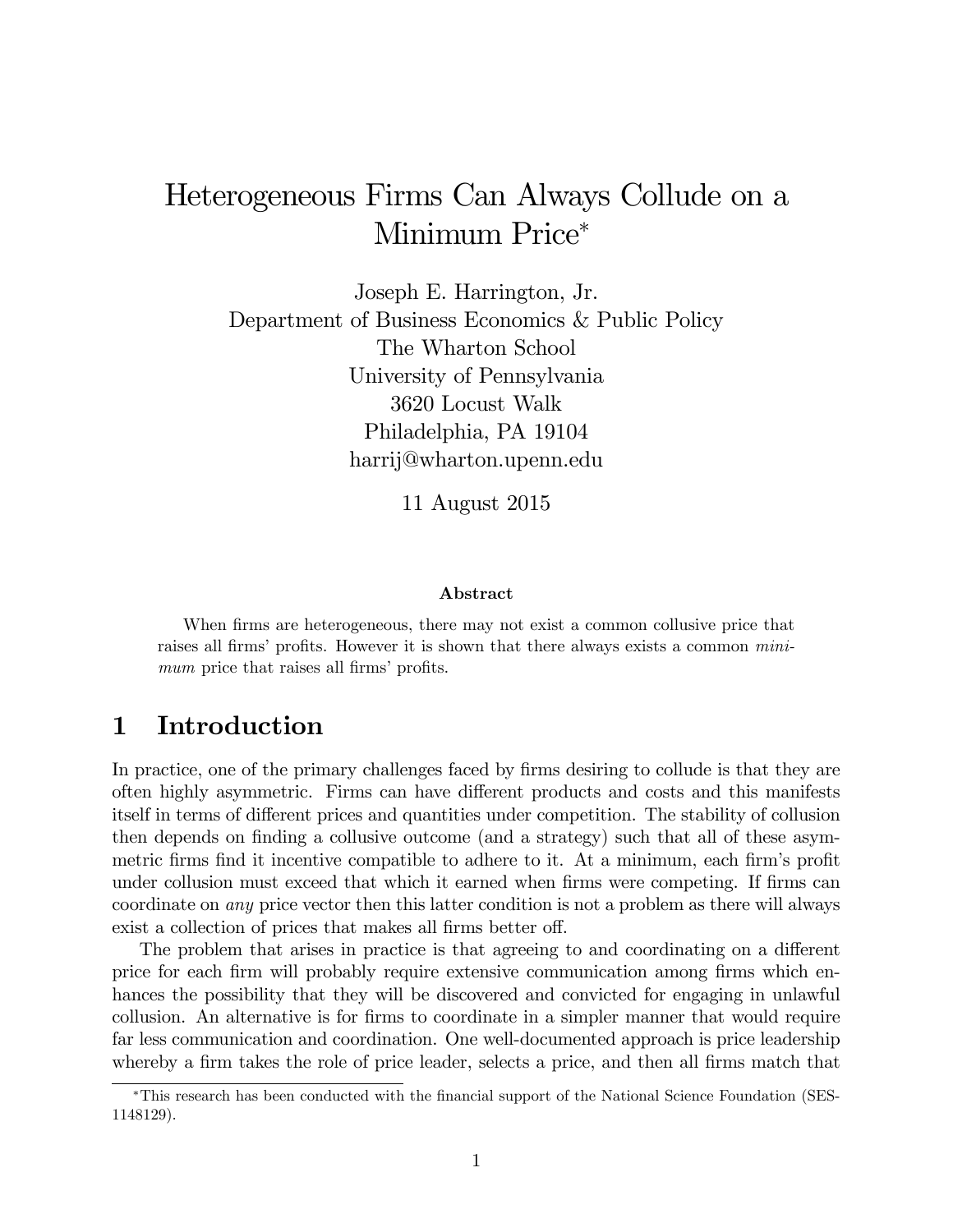price. While that will surely lead to higher profits for all firms when firms are similar in cost and demand, that is not true when firms are sufficiently different. For example, suppose firms have different prices and market shares under competition because their products appeal to different market segments and, in addition, some firms have relatively elastic firm demand (which is why they set relatively low prices). If all firms were to set the same price then those firms with more elastic demand would realize a large drop in sales and thus could be worse off than under competition. Or suppose firms have different costs. If firms coordinate on a price above the highest competitive price then the lowest-cost (and lowest-priced) Örms may not find it profitable because their market share has significantly declined; and if they coordinate on a price below the highest competitive price (but above the lowest competitive price) then the highest-cost (and highest-priced) firms may not find it profitable because their margins are too small. For example, Goto and Iizuka (2014) examined an attempt by medical care providers to coordinate on the price charged for the flu vaccine and found that, at every common price, some firms would be earning lower profits than under competition.

A number of trade associations have pursued a different simple strategy to promote collusion among their members. Firms are asked to abide by a minimum price; that is, all firms charge a price at least as high as some minimum level and are otherwise unconstrained. The U.S. Department of Justice pursued a case against the Association of Retail Agents for "organizing a boycott of their members against airlines, hotels, and car rental companies who refused to adhere to ARTA's recommended minimum travel commission levels."<sup>1</sup> The U.S. Federal Trade Commission brought a case against North Texas Specialty Physicians where, among other anti-competitive activities, it had encouraged members to reject fees below some minimum level.<sup>2</sup> The Competition Commission of Singapore pursued a case against 16 bus operators and their trade association for colluding on the price of bus services from Singapore to Malaysia and Southern Thailand. One of the infringements was that the Express Bus Agencies Association announced a minimum selling price.<sup>3</sup> Finally, returning to the flu vaccine case mentioned above, the medical association that orchestrated the collusion actually did so by putting forth a minimum recommended price of \$38.

The contribution of this paper is to show that, regardless of the extent of firm heterogeneity, there is always a minimum price that will make all firms better off. Consider a minimum price that lies between the lowest and the highest competitive prices. By causing the lowest-priced Örms to raise their prices to this minimum, it is immediate that all of the higher-priced firms are better off. What is less clear is whether the lowest-priced firms are better off from having raised their prices. We show there always exists a minimum price such that all firms, including the lowest-priced firms, are better off. Thus, an appropriately chosen minimum price can result in supracompetitive prices that are sustainable.

<sup>&</sup>lt;sup>1</sup>Anne K. Bingaman, "Recent Enforcement Actions by the Antitrust Division Against Trade Associations," 32nd Annual Symposium of the Trade Association and Antitrust Law Committee of the Bar Association of the District of Columbia, U.S. Department of Justice, Antitrust Division, April 25, 1996.

<sup>2</sup>North Texas Specialty Physicians v. Federal Trade Commission, No. 06-60023, 2008 WL 2043040 (5th Cir., May 14, 2008)

<sup>&</sup>lt;sup>3</sup> "The 'Honeymoon' is Over: CCS Fines 16 Coach Operators and their Trade Association SGD1.69 Million for Price Fixing," Ai Ai Wong and Ken Chia, Baker & McKenzie, www.bakermckenzie.com/RRSingaporeHoneymoonIsOver (downloaded 11/19/14)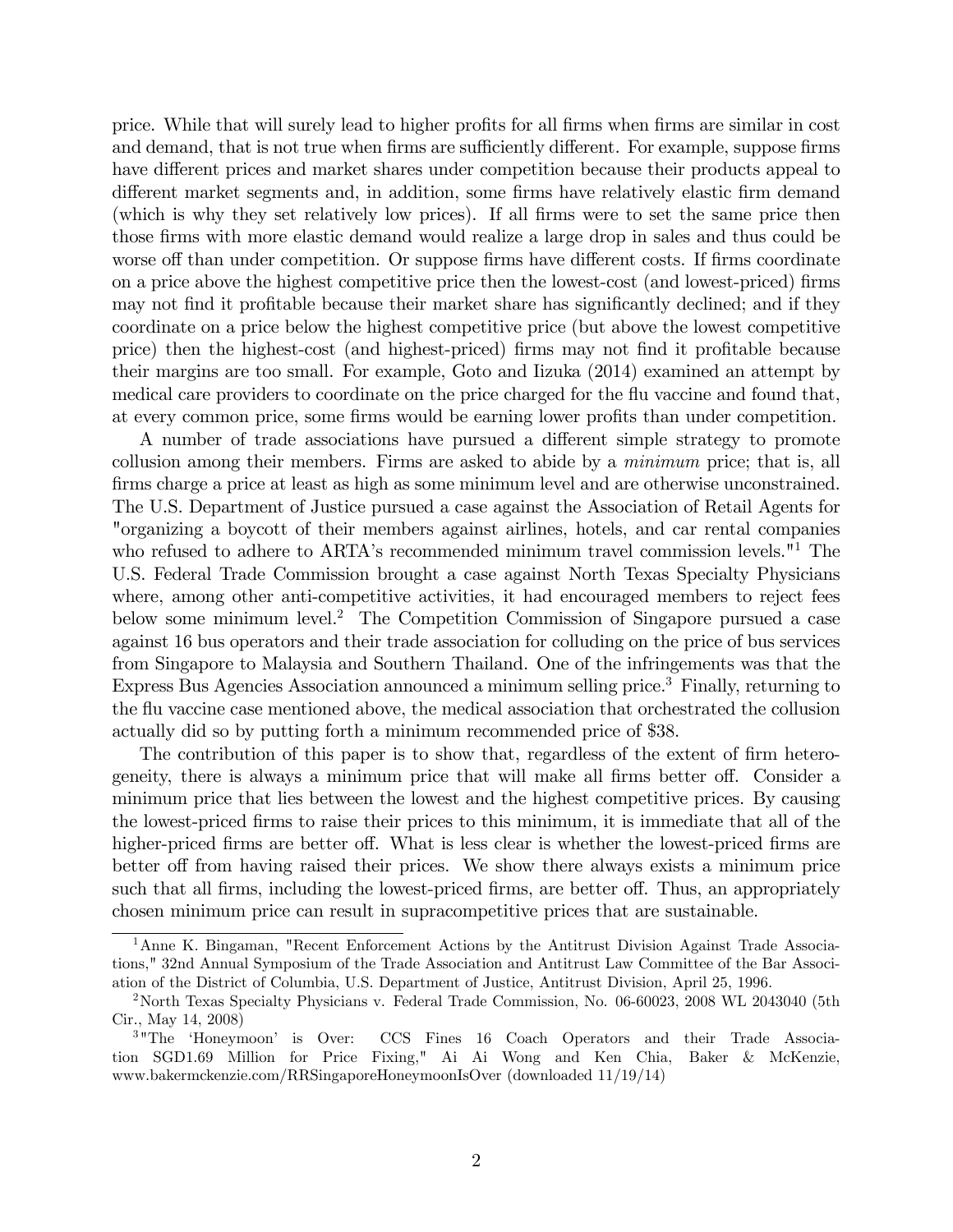### 2 Model

Consider  $n \geq 2$  firms choosing prices where  $(p_1, ..., p_n)$  is the price vector and firm is profit function is  $\pi_i (p_1, ..., p_n), i = 1, ..., n$ .

**A1**  $\pi_i (p_1, ..., p_n) : [p, \overline{p}]^n \to [0, \infty)$  is a bounded, twice continuously differentiable function.

**A2** For all 
$$
(p_1, ..., p_{i-1}, p_{i+1}, ..., p_n) \in [\underline{p}, \overline{p}]^{n-1}
$$
,  $\partial \pi_i (p_1, ..., p_{i-1}, \overline{p}, p_{i+1}, ..., p_n) / \partial p_i < 0$ .

**A3**  $\partial \pi_i (p_1, ..., p_n) / \partial p_i > 0$  for all  $j \neq i$ .

**A4**  $\partial^2 \pi_i (p_1, ..., p_n) / \partial p_i \partial p_j > 0$  for all  $j \neq i$ 

A firm's profit is increasing in other firms' prices (A3) and prices are strategic complements (A4).

By these assumptions, there exists a non-decreasing best reply function  $\phi_i(\mathbf{p}_{-i})$ , where  $\mathbf{p}_{-i} \equiv (p_1, ..., p_{i-1}, p_{i+1}, ..., p_n),$ 

$$
\phi_i\left(\mathbf{p}_{-i}\right)=\arg\max_{p_i}\pi_i\left(p_1,...,p_n\right).
$$

By A2, the upper bound on price is not a binding constraint in which case  $\phi_i(\mathbf{p}_{-i}) < \overline{p}$ .

By Theorem 4 of Milgrom and Roberts (1990) (hereafter referred to as MR90), these assumptions are sufficient to ensure the existence of a Nash equilibrium which we denote:

$$
\widetilde{p}_i(\underline{p}) = \phi_i(\widetilde{p}_1(\underline{p}),...,\widetilde{p}_{i-1}(\underline{p}),\widetilde{p}_{i+1}(\underline{p})\widetilde{p}_n(\underline{p}))
$$
, for all  $i = 1,...,n$ .

(For purposes of the later analysis, the dependence of equilibrium prices on the minimum price to a firm's choice set is made explicit.) There may be multiple equilibria. As shown in MR90, there exists a smallest and largest equilibrium where the order is  $\geq$  component-wise. In the ensuing analysis, it is presumed that there is a unique equilibrium or, when there are multiple equilibria, there is a selection of either the smallest or largest.

When  $p = 0$ , so firms are not constrained to set a minimum price (only that prices are non-negative), the selected equilibrium price vector is denoted:

$$
(p_1^*,...,p_n^*) = (\widetilde{p}_1(0),...,\widetilde{p}_n(0)).
$$

 $(p_1^*,...,p_n^*)$  should be thought of as the non-collusive price vector; that is, the prices that would emerge if firms did not collude.

Thus far, assumptions do not ensure that there is an equilibrium in which all firms have positive demand. One approach at this point would be to impose more structure; for example, assume symmetric demand functions and constant marginal cost that is not too high and does not differ too much across firms. In the spirit of generality, it is instead assumed there is an interior equilibrium and it is heterogeneous.

**A5** 
$$
p_i^* \in (0, \overline{p})
$$
 and  $\pi_i^* \equiv \pi_i(p_1^*, ..., p_n^*) > 0, i = 1, ..., n$ .

**A6** There exists  $m \in \{1, ..., n-1\}$  such that  $p_1^* = \cdots = p_m^* < p_{m+1}^* \leq \cdots \leq p_n^*$ .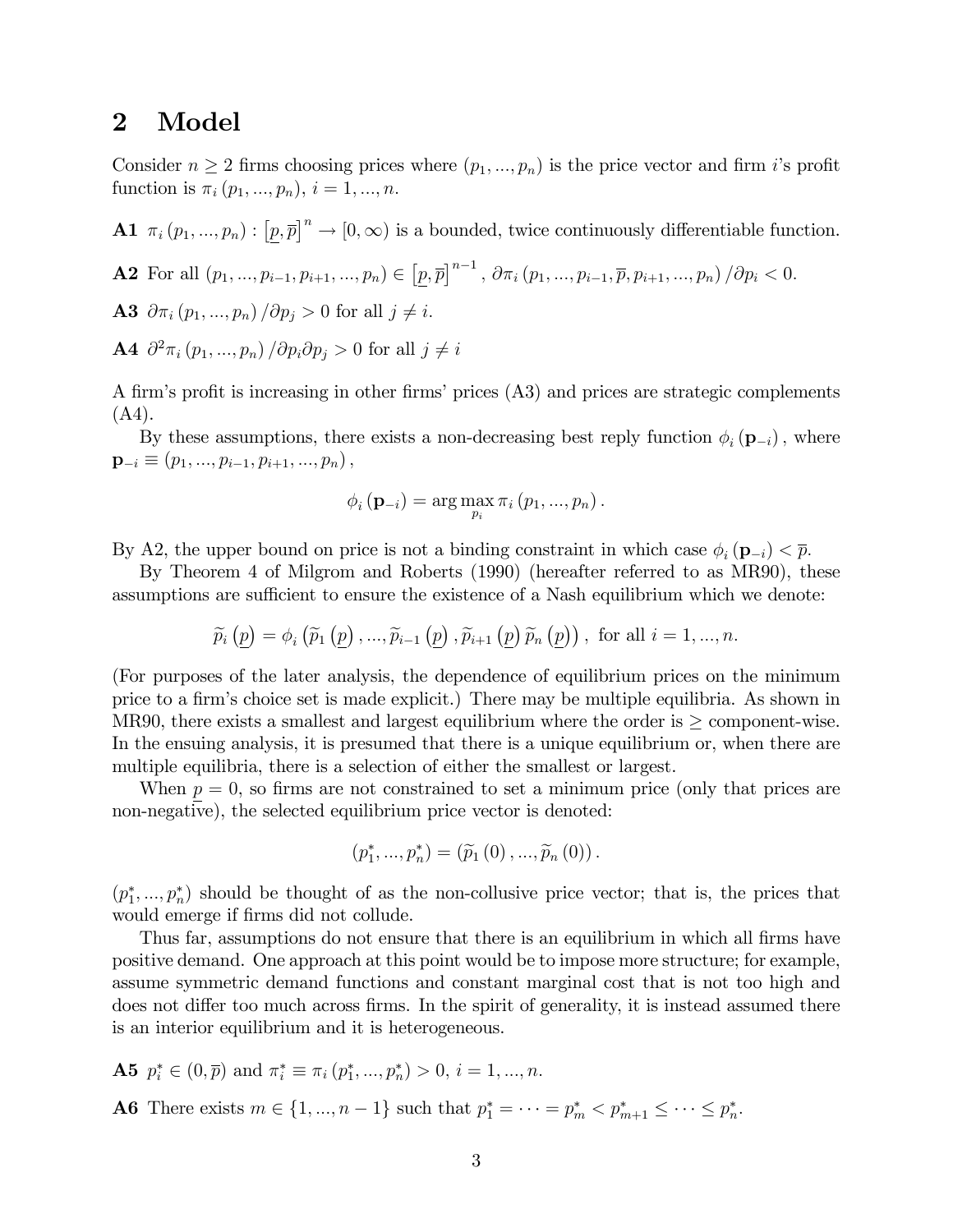## 3 Result

Now consider the infinitely repeated game with perfect monitoring for which the stage game is the game described in Section 2. As motivated in the Introduction, I will consider collusion in terms of firms required to set price at or above some agreed-upon minimum level, which is denoted  $p$ . As long as all firms have always priced at least as high as  $p$ , each firm will continue to abide by the convention of pricing at or above  $p$ . If any firm prices below  $p$ , collusion ends and there is a return to static Nash equilibrium prices.<sup>4</sup> More formally, the strategy is

$$
p_i^t = \begin{cases} \tilde{p}_i \left( \underline{p} \right) \text{ if } p_j^{\tau} \ge \underline{p} \text{ for all } \tau \le t - 1 \text{, for all } j \\ p_i^* \text{ otherwise.} \end{cases}
$$
  

$$
t = 1, 2, ..., i = 1, ..., n
$$

Given that other firms' future prices are the same as long as firm  $i$  prices at least as high as  $p$ , optimality (along the equilibrium path) requires that firm i choose the price that maximizes current profit subject to pricing at least as high as  $p$ . Given that must be true for all firms, it follow from the analysis of Section 2 that equilibrium requires firm  $i$ to price at  $\tilde{p}_i(p)$ . If firms' discount factors are sufficiently close to one then this strategy profile is a subgame perfect equilibrium as long as the collusive profit exceeds the static Nash equilibrium profit:

$$
\pi_i\left(\widetilde{p}_1\left(\underline{p}\right),...,\widetilde{p}_n\left(\underline{p}\right)\right) > \pi_i^*, \text{ for all } i = 1,...,n.
$$

We now prove that there exists a minimum price whereby that is the case.

**Theorem 1** There exists  $\underline{p} > p_1^*$  such that  $\pi_i(\widetilde{p}_1(\underline{p}),...,\widetilde{p}_n(\underline{p})) > \pi_i^*$ , for all  $i = 1,...,n$ .

**Proof.** The proof has three steps. First, it is shown that, for a game among only firms  $m+1, \ldots, n$ , Nash equilibrium prices are increasing in the prices of firms  $1, \ldots, m$ . Second, it is shown that if  $\underline{p} \in (p_1^*, p_{m+1}^*)$  then the equilibrium prices of firms  $m+1, ..., n$  are strictly higher compared to  $\underline{p} = 0$ . Third, it is shown that if  $\underline{p}$  is sufficiently close to  $p_1^*$  then profits are strictly higher for firms  $1, \ldots, m$ .

As an initial step, define Nash equilibrium for the game among firms  $m + 1, ..., n$  when  $p = 0$  and they take as given prices for firms  $1, ..., m$ . For that game,  $\widehat{p}_i (p_1, ..., p_m)$  denotes a Nash equilibrium price:

$$
\widehat{p}_{i}(p_{1},...,p_{m}) = \phi_{i}(p_{1},...,p_{m},\widehat{p}_{m+1}(p_{1},...,p_{m}),...,\widehat{p}_{n}(p_{1},...,p_{m})), i = m+1,...,n.
$$

By Theorem 4 of MR90, a Nash equilibrium exists. Again, any statement with regards to this equilibrium refers to the smallest or largest and the selection is assumed to be the same selection as with  $(p_1^*,...,p_n^*)$ . Note that

$$
\widehat{p}_i (p_1^*, ..., p_m^*) = p_i^*, \ i = m+1, ..., n.
$$

By Theorem 6 of MR90,  $\hat{p}_i(p_1, ..., p_m)$  is non-decreasing in  $p_j$ ,  $j = 1, ..., m$ . In using Theorem 6 for the game among firms  $m + 1, ..., n$ , we are treating  $(p_1, ..., p_m)$  as exogenous

<sup>&</sup>lt;sup>4</sup>The particular form of punishment is unimportant for the analysis.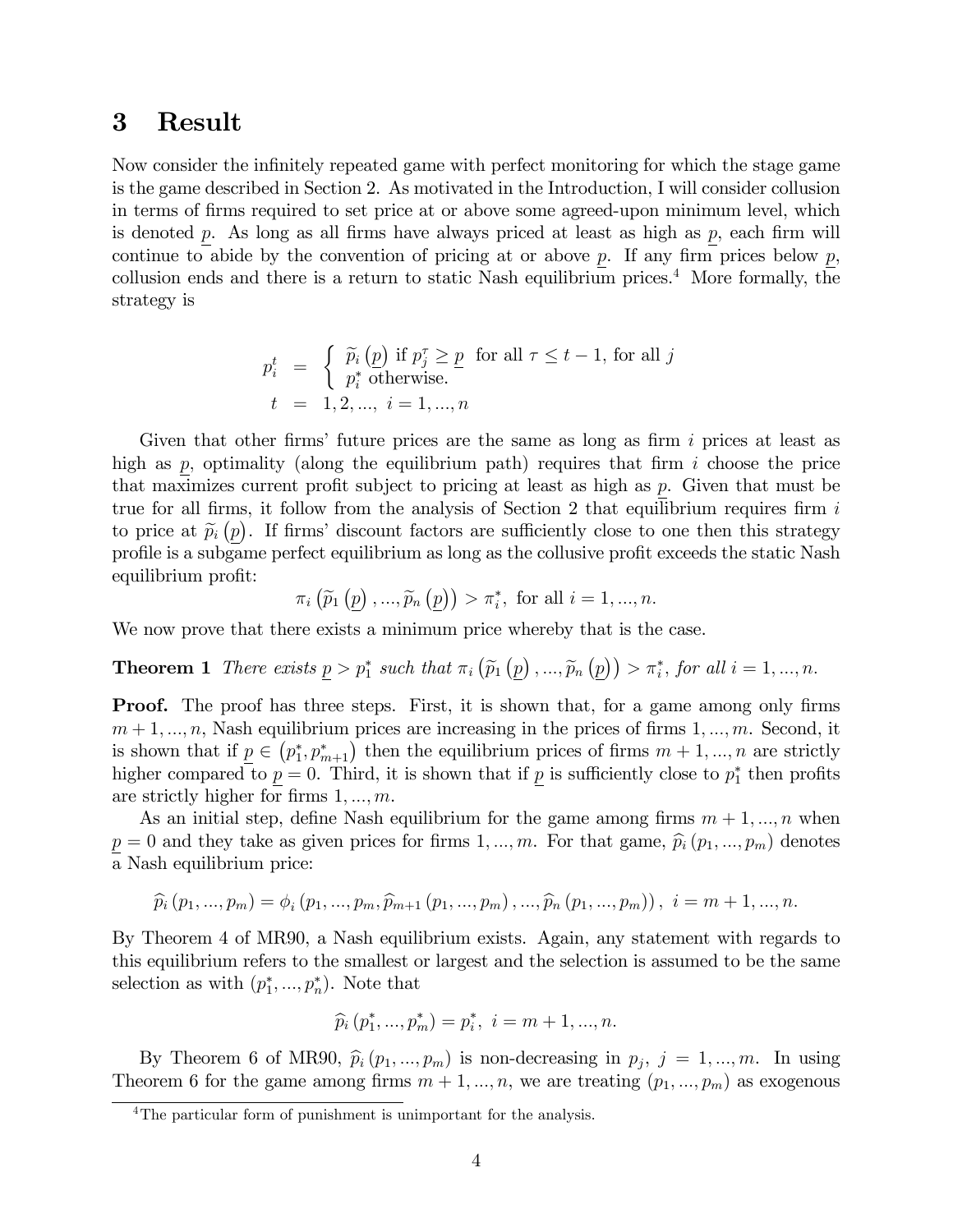variables which, by our assumptions, satisfy A5' in MR90. Furthermore, if  $\hat{p}_i(p_1, ..., p_m) \in$  $(p, \overline{p})$  then  $\widehat{p}_i (p_1, ..., p_m)$  is increasing in  $(p_1, ..., p_m)$ , as I now show. If  $\widehat{p}_i (p_1, ..., p_m) \in (p, \overline{p})$ then it satisfies:

$$
\frac{\partial \pi_i (p_1, ..., p_m, \widehat{p}_{m+1} (p_1, ..., p_m), ..., \widehat{p}_n (p_1, ..., p_m))}{\partial p_i} = 0.
$$

If  $\mathbf{p}'' \equiv (p''_1, ..., p''_m) \ge (p'_1, ..., p'_m) \equiv \mathbf{p}'$  with strict inequality for at least one component then it follows from  $\partial^2 \pi_i (p_1, ..., p_n) / \partial p_i \partial p_j > 0$  that

$$
\frac{\partial\pi_{i}\left(\mathbf{p}'',\widehat{p}_{m+1}\left(\mathbf{p}''\right),...,\widehat{p}_{i-1}\left(\mathbf{p}''\right),\widehat{p}_{i}\left(\mathbf{p}'\right),\widehat{p}_{i+1}\left(\mathbf{p}''\right),...,\widehat{p}_{n}\left(\mathbf{p}''\right)\right)}{\partial p_{i}} \\ > \frac{\partial\pi_{i}\left(\mathbf{p}',\widehat{p}_{m+1}\left(\mathbf{p}'\right),...,\widehat{p}_{n}\left(\mathbf{p}'\right)\right)}{\partial p_{i}} = 0.
$$

That is, given firms  $1, ..., m$  are pricing higher at  $p''$  and firm  $j = m + 1, ..., n$  (except firm *i*) is pricing weakly higher at  $\hat{p}_j(\mathbf{p}'')$ , firm *i*'s profit is increasing in its price when evaluated at its original equilibrium price  $\hat{p}_i (\mathbf{p}')$ . Hence,  $\hat{p}_i (\mathbf{p}'') > \hat{p}_i (\mathbf{p}')$ , and this holds for all  $i = m + 1, ..., n$ .

Consider a minimum price that is greater than the lowest equilibrium price and less than the next-to-lowest equilibrium price:  $p_1^* < p \leq p_{m+1}^*$ . Given that  $\widetilde{p}_j(p) \geq p$  by assumption then  $p > p_j^*$  implies  $\widetilde{p}_j(p) > p_j^*$ ,  $j = 1, ..., m$ . Next note that, given firm  $j \in [1, ..., m)$  prices higher at  $\tilde{p}_j(p)$ , the equilibrium price for firm  $i (= m + 1, ..., n)$  in the game among firms  $m+1, \ldots, n$  exceeds the original equilibrium price:

$$
\widehat{p}_{i}(\widetilde{p}_{1}(p),...,\widetilde{p}_{m}(p)) > p_{i}^{*}, i = m+1,...,n.
$$

This is true because  $\widehat{p}_i(p_1, ..., p_m)$  is increasing in  $(p_1, ..., p_m)$ ,  $(\widetilde{p}_1(p_1), ..., \widetilde{p}_m(p_l)) > (p_1^*, ..., p_m^*)$ , and  $\hat{p}_i (p_1^*, ..., p_m^*) = p_i^*$ . We then have

$$
\widehat{p_i}\left(\widetilde{p_1}\left(\underline{p}\right),...,\widetilde{p_m}\left(\underline{p}\right)\right) > p_i^* > \underline{p}, i = m+1,...,n
$$

and, therefore,  $\hat{p}_i(\tilde{p}_1(\underline{p}),...,\tilde{p}_m(\underline{p})) > \underline{p}$ . Given that these  $n - m$  firms are not constrained by the minimum price  $p$ , it follows that

$$
\widetilde{p}_{i}(\underline{p}) = \widehat{p}_{i}(\widetilde{p}_{1}(\underline{p}),...,\widetilde{p}_{m}(\underline{p})), i = m+1,...,n.
$$

Recall that  $\hat{p}_i$  ( $p_1, ..., p_m$ ) is the equilibrium price in the game among firms  $m + 1, ..., n$  when  $p=0.$ 

In sum, at the minimum price  $\underline{p} \in (p_1^*, p_{m+1}^*), \ \widetilde{p}_i(\underline{p}) \ge \underline{p} > p_i^* \ (i = 1, ..., m)$  and  $\widetilde{p}_i(p) > p_i^*$   $(i = m+1, ..., n)$ . First note that firms  $m+1, ..., n$  are earning strictly higher profit:

$$
\pi_{i}(\widetilde{p}_{1}(p),...,\widetilde{p}_{n}(p)) > \pi_{i}^{*}, i = m+1,...,n.
$$
 (1)

Given all rival firms are pricing higher -  $\tilde{p}_j(p) > p_j^*$  for all  $j \neq i$  - and firm *i*'s profit is increasing in rival firms' prices, firm  $i$ 's profit is strictly higher at its original equilibrium price:

$$
\pi_{i}\left(\widetilde{p}_{1}\left(\underline{p}\right),\ldots,\widetilde{p}_{i-1}\left(\underline{p}\right),p_{i}^{*},\widetilde{p}_{i+1}\left(\underline{p}\right),...,\widetilde{p}_{n}\left(\underline{p}\right)\right)>\pi_{i}^{*},
$$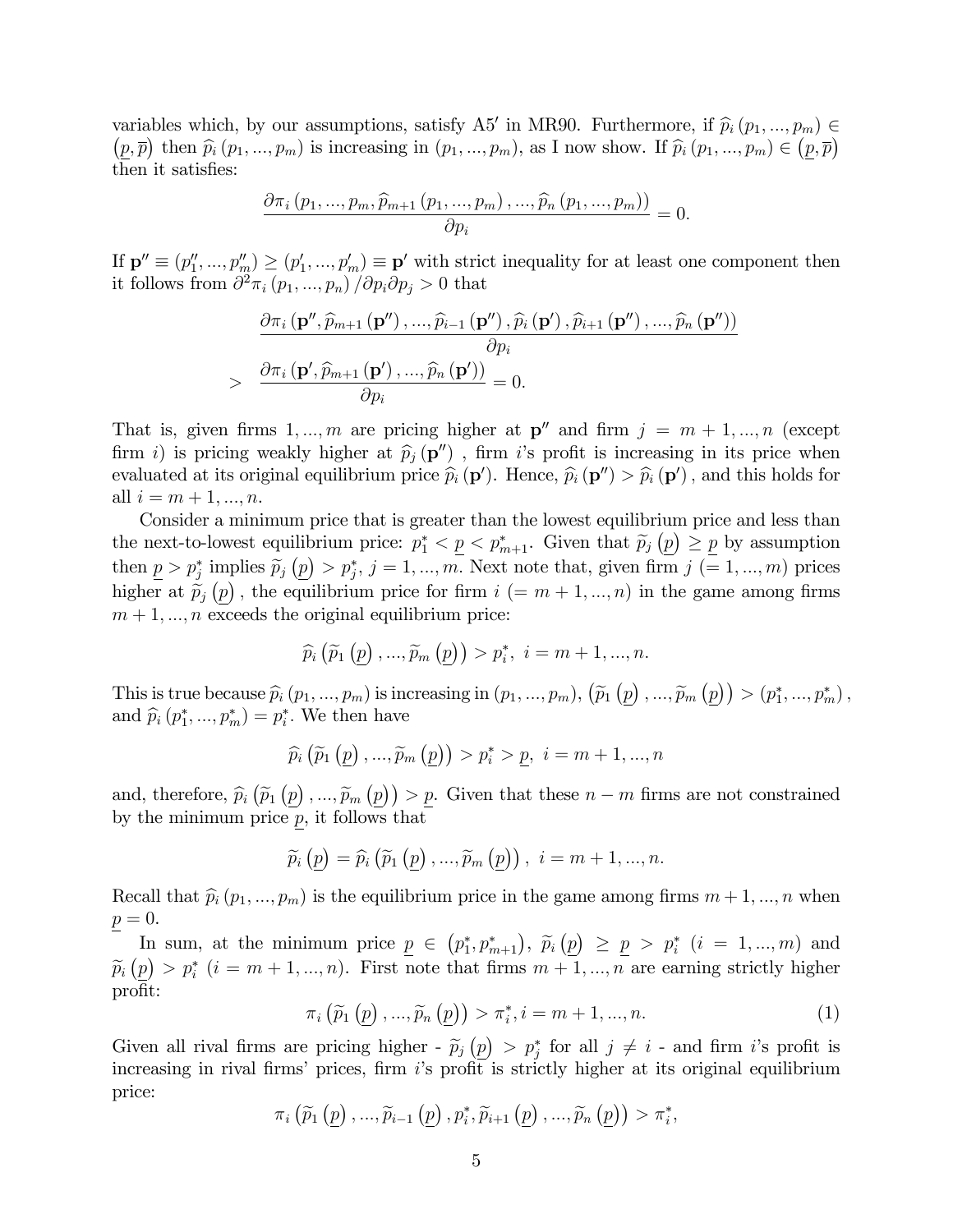which implies its profit is higher at the new equilibrium price as stated in  $(1)$ .

I then just need to derive sufficient conditions for the profits of firms  $1, ..., m$  to be higher. We will show that if  $\underline{p} = p_1^* + \varepsilon$  then

$$
\pi_{i}\left(\widetilde{p}_{1}\left(\underline{p}\right),\ldots,\widetilde{p}_{n}\left(\underline{p}\right)\right)>\pi_{i}^{*}, i=1,...,m
$$

for  $\varepsilon > 0$  and sufficiently small. Wlog, consider firm 1. Given the other firms' new prices, firm 1's equilibrium profit has a lower bound associated with it pricing at  $\underline{p} = p_1^* + \varepsilon$ :

$$
\pi_1(\widetilde{p}_1(p_1^*+\varepsilon),...,\widetilde{p}_n(p_1^*+\varepsilon)) \ge \pi_1(p_1^*+\varepsilon,\widetilde{p}_2(p_1^*+\varepsilon),...,\widetilde{p}_n(p_1^*+\varepsilon)).
$$
\n(2)

Given  $\widetilde{p}_i (p_1^* + \varepsilon) \geq p_1^* + \varepsilon (= p)$  for  $i = 2, ..., m$  and firm 1's profit is increasing in rival firms' prices, it follows that

$$
\pi_1 (p_1^* + \varepsilon, \widetilde{p}_2 (p_1^* + \varepsilon), \dots, \widetilde{p}_n (p_1^* + \varepsilon))
$$
\n
$$
\geq \pi_1 (p_1^* + \varepsilon, \dots, p_1^* + \varepsilon, \widetilde{p}_{m+1} (p_1^* + \varepsilon), \dots, \widetilde{p}_n (p_1^* + \varepsilon)).
$$
\n(3)

Since  $\widetilde{p}_i(p)$ ,  $i = m+1, ..., n$ , has been shown to be strictly increasing in  $p$  for  $p \in (p_1^*, p_{m+1}^*)$ , there exists a differentiable, strictly increasing function  $\psi_i(p_1^* + \varepsilon) \in [p_i^*, \widetilde{p}_i(p_1^* + \varepsilon)]$  which acts as a lower bound on  $\tilde{p}_i(p)$ . (Note that we are not assured that  $\tilde{p}_i(p)$  is differentiable everywhere.) Given firm 1's profit is increasing in rival firms' prices, it follows that:

$$
\pi_1 (p_1^* + \varepsilon, ..., p_1^* + \varepsilon, \widetilde{p}_{m+1} (p_1^* + \varepsilon), ..., \widetilde{p}_n (p_1^* + \varepsilon)) \n\geq \pi_1 (p_1^* + \varepsilon, ..., p_1^* + \varepsilon, \psi_{m+1} (p_1^* + \varepsilon), ..., \psi_n (p_1^* + \varepsilon)).
$$
\n(4)

Combining  $(2)-(4)$ :

$$
\pi_1(\widetilde{p}_1(p_1^* + \varepsilon), ..., \widetilde{p}_n(p_1^* + \varepsilon)) \ge \pi_1(p_1^* + \varepsilon, ..., p_1^* + \varepsilon, \psi_{m+1}(p_1^* + \varepsilon), ..., \psi_n(p_1^* + \varepsilon)),
$$

so the RHS is a lower bound on firm 1's equilibrium profit when the minimum price is  $p_1^* + \varepsilon$ . It is then sufficient to prove that this lower bound exceeds the original equilibrium profit:

$$
\pi_1 \left( p_1^* + \varepsilon, ..., p_1^* + \varepsilon, \psi_{m+1} \left( p_1^* + \varepsilon \right), ..., \psi_n \left( p_1^* + \varepsilon \right) \right) > \pi_1^*.
$$
 (5)

Take the derivative of the LHS of (5) with respect to  $\varepsilon$ 

$$
\frac{d\pi_1 (p_1^* + \varepsilon, ..., p_1^* + \varepsilon, \psi_{m+1} (p_1^* + \varepsilon), ..., \psi_n (p_1^* + \varepsilon))}{d\varepsilon}
$$
\n
$$
= \frac{\partial \pi_1 (p_1^* + \varepsilon, ..., p_1^* + \varepsilon, \psi_{m+1} (p_1^* + \varepsilon), ..., \psi_n (p_1^* + \varepsilon))}{\partial p_1}
$$
\n
$$
+ \sum_{i=2}^m \frac{\partial \pi_1 (p_1^* + \varepsilon, ..., p_1^* + \varepsilon, \psi_{m+1} (p_1^* + \varepsilon), ..., \psi_n (p_1^* + \varepsilon))}{\partial p_i}
$$
\n
$$
+ \sum_{i=m+1}^n \frac{\partial \pi_1 (p_1^* + \varepsilon, ..., p_1^* + \varepsilon, \psi_{m+1} (p_1^* + \varepsilon), ..., \psi_n (p_1^* + \varepsilon))}{\partial p_i} \frac{\partial \psi_i (p_1^* + \varepsilon)}{\partial \varepsilon}
$$